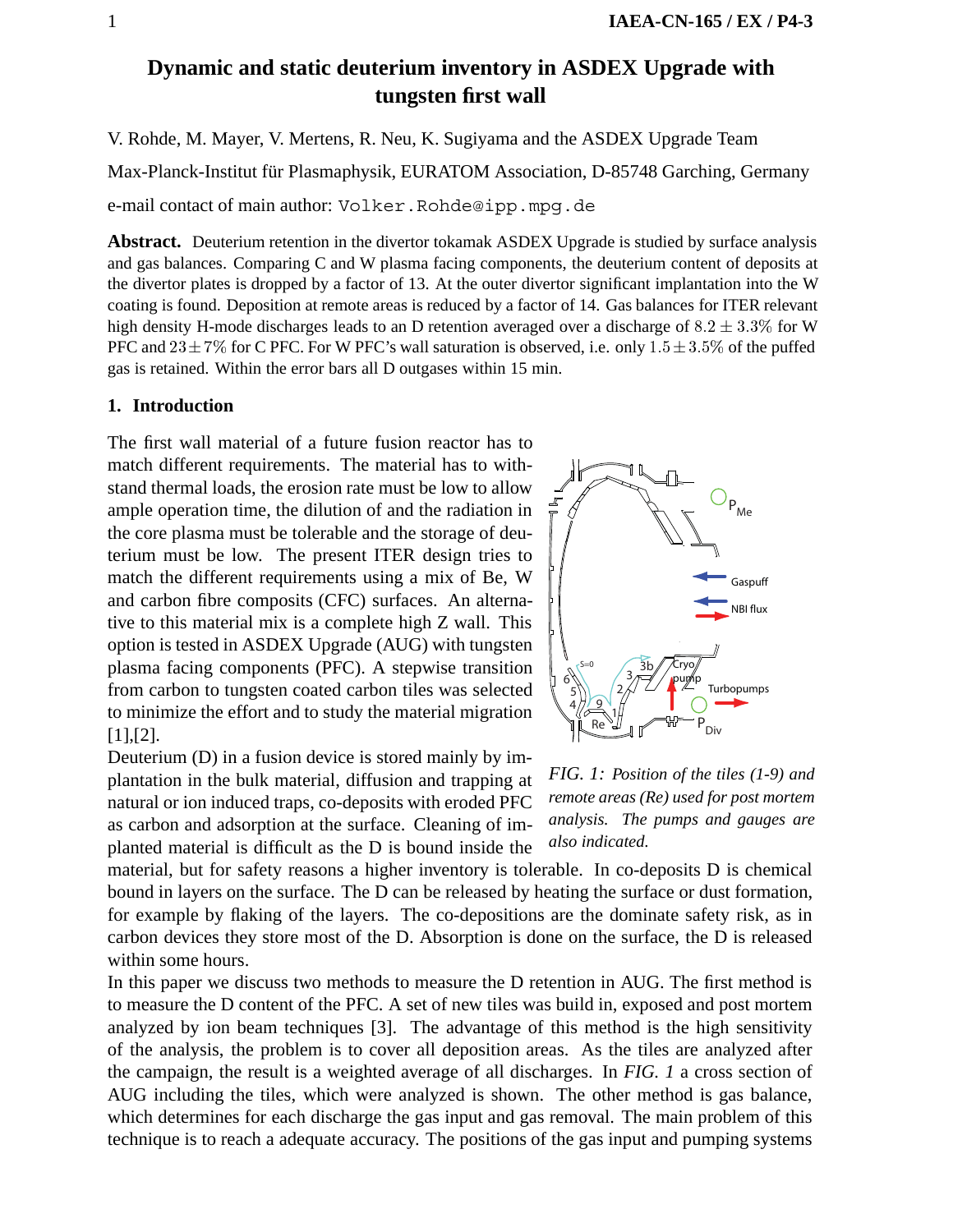# **2. Deposition on Plasma Facing Components**

The main plasma wall interaction in AUG is located in the divertor. A set of divertor tiles, equipped with markers, which are analyzed before and after a campaign, allows to determine the deposition and erosion at the different positions [3]. The tiles were replaced after each campaign to study the stepwise transition to a full tungsten device, which allows to identify the primary carbon sources. Here we concentrate on the results of the 2002/03 campaign, which was carbon dominated and 2007 with full tungsten PFC's. Parts of the main chamber had been W coated before the 2003 experiments. From spectroscopy no significant change of the carbon content during the plasma operation was observed, which was interpreted as a result of the manifold recycling of C [4].



The C- and Ddeposition during the 2002/03 campaign is shown in *FIG. 2*A [5]. The results are plotted versus the s-coordinate, which starts at the inner divertor baffle via the private flux region to the outer divertor baffle. The numbering of the tiles is indicated at *FIG. 1*. Dominating

*FIG. 2: C and D Deposition on the divertor tiles for C (A) and W (B). Note the different scales for C and W campaigns. Negative numbers are net erosion.*

deposition is found as a:CD layers at the inner divertor. The magnetically determined inner strike point was always located at tile 4. Here up to  $6 * 10^{19} at/cm^2$  carbon are found. Almost the same carbon deposition is on tile 5, decreasing to  $5 * 10^{18} at/cm^2$  at the baffle region (tile 6A). At the strike point module 4 the deposits form typical a:CD layers with  $D/C \approx 0.4$ . At the other inner divertor tiles a low D content ( $D/C \approx 0.1$ ) is observed. The jump of the D content from tile 4 to tile 5 correspond with the different divertor materials used. For historical reasons tile 4 was made out of CFC. Laboratory [6] investigations show that the D content of these layers depends strongly on the temperature of the substrate. So the higher D content of tile 4 can be contributed to the lower temperature or, more plausible, on the porosity of the CFC. At the private flux region (tiles 9 and 10) deposition is found close to the strike point region, indicating re-erosion and re-deposition as discussed below for the remote areas. The marker stripes at the outer divertor strike point module (tiles 1) were destroyed, so no carbon deposition and erosion could be determined. On tiles 2 and 3 carbon erosion was found. In general the deuterium content of the outer divertor is low, confirming that this region is erosion dominated. The only deposition is in the shadow region of tile 2, where the upper edge of this tile is shadowed by tile 3 for edge protection. Summing up all tiles a D inventory of  $1.48 \sim 2.14$  g is found for the 2002/03 campaign.

The same measurement is shown for the 2007 campaign in *FIG. 2B*, which is scaled by a factor of about 10. Carbon deposition is found at the inner baffle region, the private flux region and to a minor fraction at the outer divertor strike point module. The deposition at the outer divertor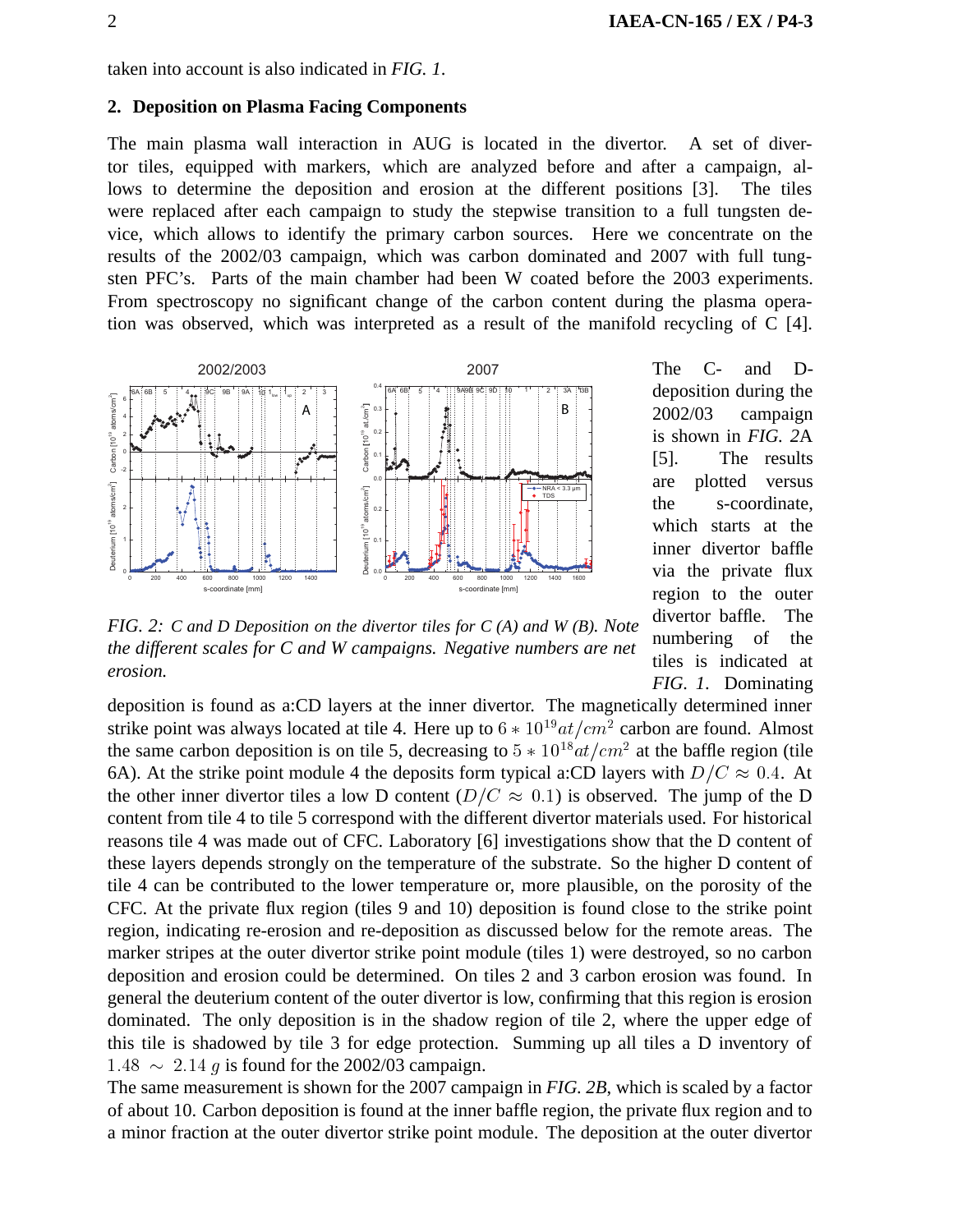reflects the surface roughness of the VPS coatings used. Spectroscopy yield the C content of the SOL. Comparing the C and W device the C deposition at the inner divertor drops by a factor of 15. In a naive point of view one would expect the carbon content in the SOL to behave similar, but only a reduction by a factor of 2 was found ([8]). Deuterium is deposited at the inner divertor and private flux region as a:CD layers ( $D/C \approx 0.4 - 1.0$ ), similar as after the 2002/03 campaign. TDS measurements confirm this results at the inner divertor, whereas a higher retention at the outer divertor is observed. This yield to implantation of D inside the VPS coatings [5]. From Laboratory investigations it is known that the VPS layers used in AUG show a higher implantation rate than massive tungsten. Possible carbon sources are electrical arcs, remnants from former campaigns, or erosion by oxygen atoms. Consequently the PFCs had been additionally cleaned for the 2008 campaign. In total  $0.13 \sim 0.20$  g D are found at the divertor tiles.

# **3. Deposition at remote areas**

As remote areas we subsummize the areas below and behind the divertor tiles as well as the structures. In AUG layers are found primarily below the roof baffle, indicated as *Re* in *FIG. 1*. For safety purposes the D inventories of de-

| year                                                        | Total   | inner   | outer   | remote  |  |
|-------------------------------------------------------------|---------|---------|---------|---------|--|
| 2002/03                                                     | 2.6 %   | $1.6\%$ | $0.2\%$ | $0.8\%$ |  |
| 2007                                                        | $0.6\%$ | $0.2\%$ | $0.4\%$ | $0.1\%$ |  |
| Table 1: $D$ inventory normalized to the $D$ input found at |         |         |         |         |  |

*the inner and outer divertor PFC and remote areas*.

posits at remote areas are critically, as they form deuterium rich a:CD layers ( $D/C = 0.4 \sim 1$ ) and a cleaning is hindered by difficult access and the complicated structure. Small Si wafers mounted at these different positions are used as probes for ion beam analysis. Additionally cavity probes, which allow to determine the effective sticking probability of the layer preceeding precursors [6] and quartz micro balance monitors, which give shot resolved information on the layer growth are used [7]. From cavity probes and the decay length of the layer thickness it is deduced that the deposits are formed by activated precursors, which have a high sticking probability. Geometrical reconstruction from cavity probes yields the source of the precursors close to the strike point position.

The amount of D deposited at the divertor region normalized to the total amount of D puffed during discharges is summarized in *Table 1*. During the campaign 2002/03 2.6 % of the D puffed during plasma discharges was found at the divertor. About 60 % of the D deposition is located at the inner divertor, 30 % at the remote areas. For the full tungsten device in 2007 only 0.6 % of the D input was found. A significant part of the D is implanted in the outer divertor VPS layers, as mentioned above. Again about half of the deposition at inner divertor tiles is found at remote areas.

The deposition at the target plates, derived from *Fig 2*, and remote areas is plotted in *Fig 3*. At the inner divertor (*Fig 3B* ) the strongest deposits are found at the target plates. Here the layers are eroded again leading to deposits at the remote areas. As the source are the strike point modules an exponential decay toward the remote areas is expected, as observed. For the 2007 campaign the deposition at the target plates are reduced by a factor of



*FIG. 3: D deposition below the divertor plotted on the distance from the divertor plates. In magenta the 2003 results in cyan the 2007 results.*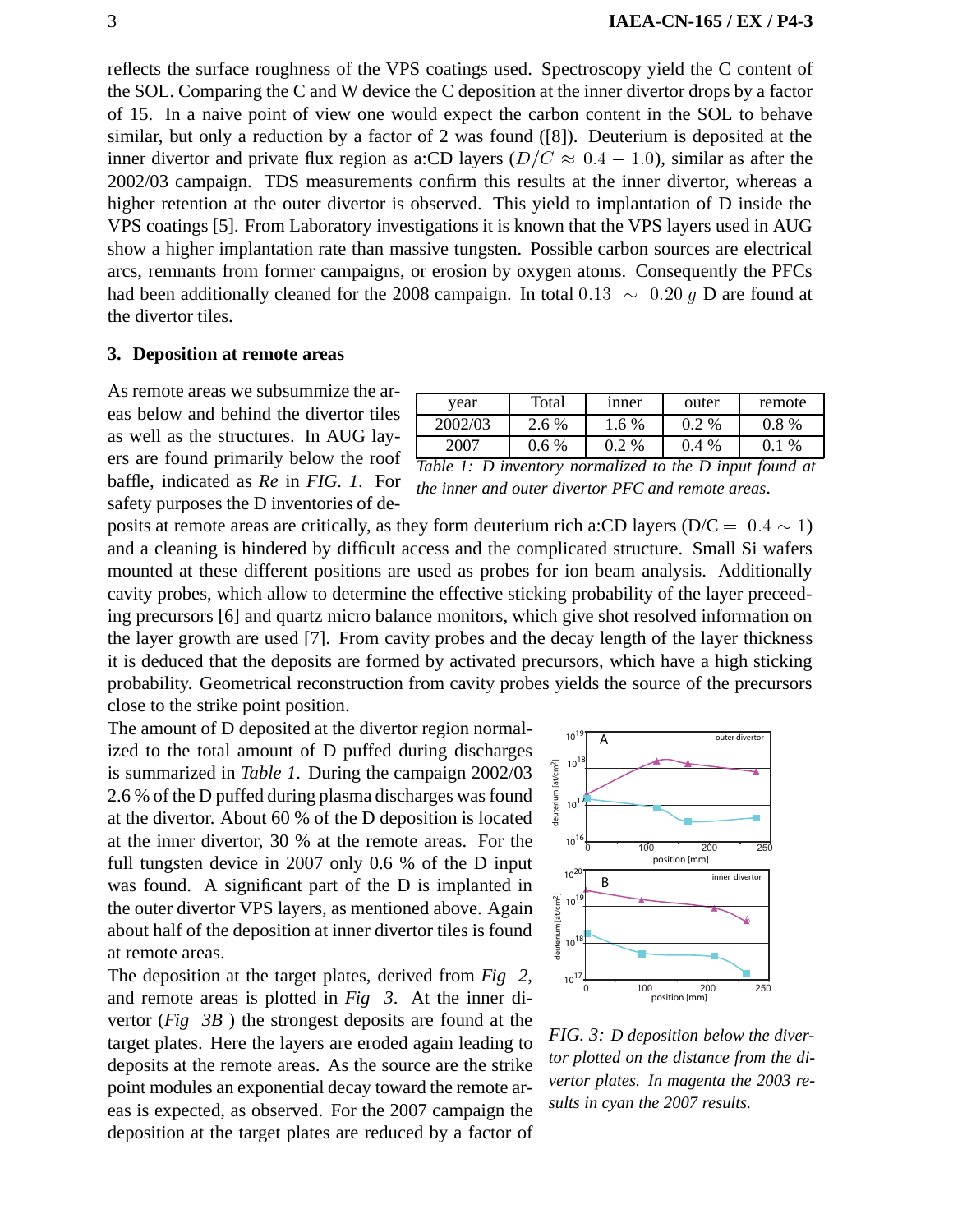20, the deposition is reduced by the same amount, the shape curve is not changed. At the outer divertor the behaviour is more complicated. The re-erosion by the parasitic plasma [7] was taken into account by the selection of the probes position. For the 2003 campaign the deposits at the remote areas are an order of magnitude thicker than at the target plate. The deposits at the target plates are obviously mostly re-eroded again during plasma operation. As the erosion at remote areas was negligible, the deposits could be thicker than at the source, the strike point module. During the W campaign a normal decay from the target plate is observed. This can be explained by the fact that the carbon deposition at the strike point was too low to build up layers, which could be re-eroded.

#### **4. Gas Balance measurements**

The standard conditioning of present fusion devices include a wall coating as boronisation to introduce an additional getter material in the main chamber. Before the 2008 campaign the PFC were completely cleaned from former layers. For the start of this campaign no wall coating was used. As initial conditioning only baking and HeGD are used. After this, plasma operation was started for further conditioning. After about 100 shots of plasma operation no out gasing was found anymore. For the gas balance with W wall we restrict our data base to this phase, before the first boronisation of the 2008 campaign. The low amount of boron was confirmed by spectroscopy, which found that boron was below the detection limit during this phase [8].

To obtain accurate balances the gas inlet and pumping systems of AUG has been re-calibrated with respect to a calibrated Baratron [9]. To extent the pressure range, a hot cathode ionization gauge is calibrated for each shot versus a baratron. For the balance particle input by various gas inlet valves  $\Phi_{values}$  and the NBI boxes  $\Phi_{Beam}$  have been taken into account. For the pumping the cryo pump  $\Phi_{CP}$ , Turbo pumps  $\Phi$ and NBI boxes  $\Phi_{NBI}$  are considered. As all pumping systems in-



*FIG. 4: Gas input and removed gas for a standard H-mode shot. The different phases of the discharges, as used in table 2 are indicated.*

stalled at AUG are limited by conductance, a pressure dependence of the pumping speeds was taken into account. Additionally, the in-vessel cryo pumping speed was determined statically by measuring the amount of gas released after regeneration into the vessel.

The gas flux is derived from the product of the pumping speed and the pressure measured. Test runs with high gas flux and without plasma yield a total accuracy better than  $1\%$ . This low value could be not reproduced after plasma discharges. The gas temperature was identified as the dominate error. During experimental days the  $LN_2$  shielding of the in-vessel cyro pump is always kept cold. On other areas and limiters at the main chamber temperatures up to  $400K$ even 10 min after a high power discharge are observed. Even higher temperatures are expected for some shielding of diagnostics, which are intentionally build with poor thermal contact to prevent a heating of the diagnostic parts.

Semi-detached H-mode discharges are foreseen to be the most relevant for ITER, so we concentrate on high density discharges for the gas balance investigations. In AUG a standard H-mode discharge, which is performed on each experimental day, can be used as a basis for gas balances.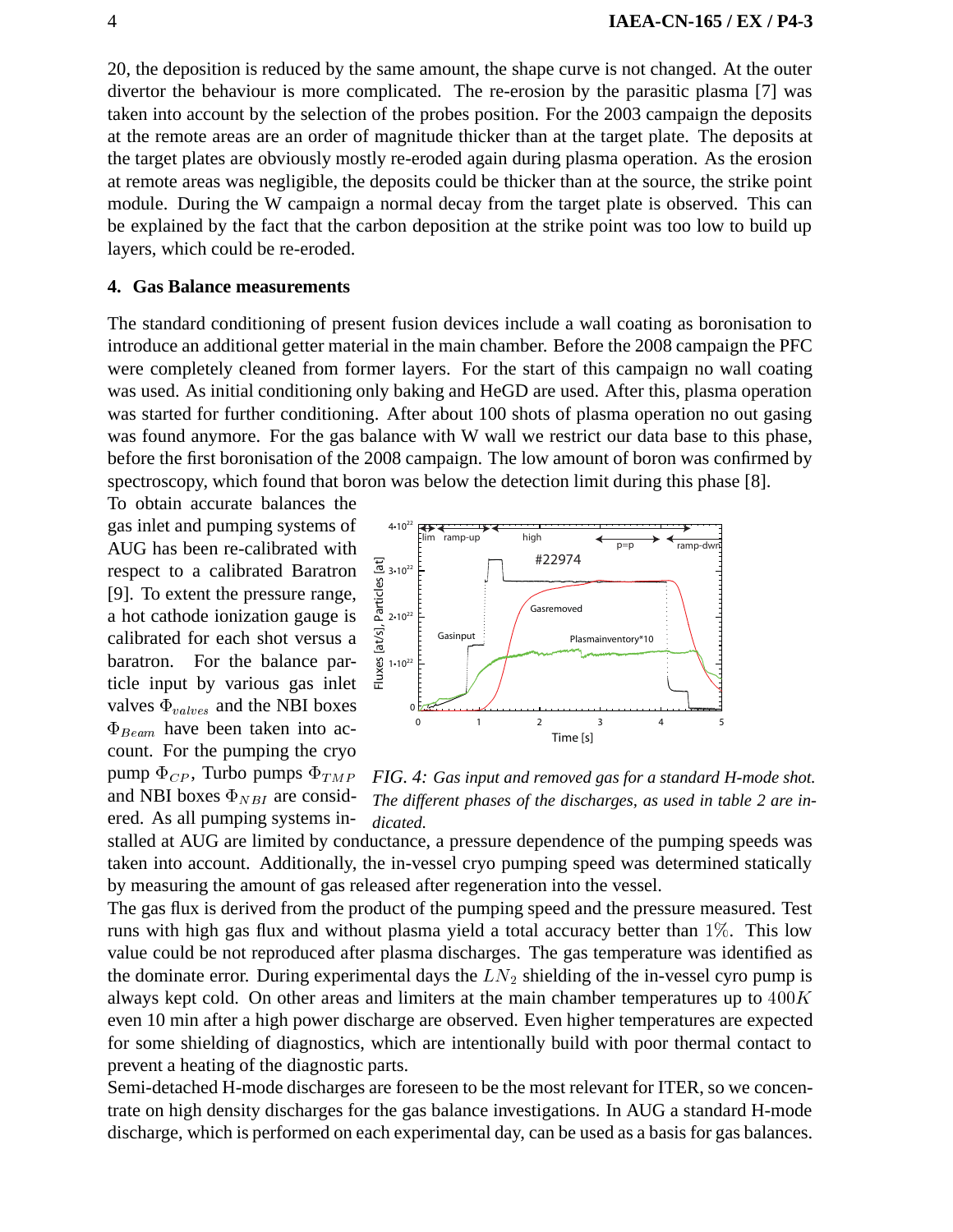This 1 MA shot is heated with 5 MW of NBI, reaches line averaged densities of  $9 \cdot 10^{19} m^{-3}$  $(\approx 0.7n_{qw})$  and total gas puff of  $1 \cdot 10^{23}at$  during 6 s.

$$
R_D = \left( \int (\Phi_{CP} + \Phi_{TMP} + \Phi_{NBI}) dt + N_{pl} + N_{nt} \right) / \int (\Phi_{values} + \Phi_{Beam}) dt \tag{1}
$$

The gas balance for

| for<br>ance<br>a       |                                                                                 |             |           |             |             |                          |       |
|------------------------|---------------------------------------------------------------------------------|-------------|-----------|-------------|-------------|--------------------------|-------|
|                        | Phase                                                                           | $T_{start}$ | $T_{end}$ | $N_{in}$    | $N_{out}$   | $\Delta N_{pl}$          | $R_D$ |
| typical shot of        |                                                                                 | S           | S         | $10^{20}at$ | $10^{20}at$ | $10^{20}at$              |       |
| the series of          | limiter                                                                         | 0.0         | 0.3       | 2.2         | 0.7         | 2.2                      | 1.35  |
| standard shots         | ramp-up                                                                         | 0.3         | 1.2       | 60          | 1.1         | 7.2                      | 0.14  |
| is<br>in<br>shown      | high dense                                                                      | 1.2         | 4.1       | 799         | 690         | 2.5                      | 0.87  |
| <i>FIG. 4.</i> The gas | $p=p$                                                                           | 2.9         | 4.0       | 339         | 340         | 0.6                      | 1.01  |
| input is the sum       | ramp-dwn                                                                        | 4.1         | 6.5       | 19          | 164         | $-0.7$                   | 8.05  |
| of the<br>puffed       | shot                                                                            | 0.35        | 6.2       | 915         | 869         |                          | 0.95  |
| $\Phi_{values}$<br>gas | short term                                                                      | $-5$        | 15.5      | 947         | 932         | $\overline{\phantom{a}}$ | 0.98  |
| 1.3T T T               | Table 2: Gas halance for the different phases of the standard H-mode shot 22074 |             |           |             |             |                          |       |

of the puffe gas  $\Phi_{valve}$ and NBI flux  $\Phi_{Beam}$ . For the

| Table 2: Gas balance for the different phases of the standard H-mode shot 22974. |  |  |
|----------------------------------------------------------------------------------|--|--|
|                                                                                  |  |  |

gas removed the flux to the pumping systems is summed up. The plasma inventory  $N_{pl}$  is derived from the line averaged density and the plasma volume. Note that the plasma inventory is more than one order of magnitude less then the pumped gas. The discharge can be divided into different phases. The plasma starts as a limiter discharge (lim). Only a minor gas puff of  $6 * 10<sup>20</sup>$  at/s is applied, outgasing of the wall is dominant. For plasma density ramp up (ramp) the puffing is increased up to  $3.3 * 10^{22}$   $at/s$ . During this phase deuterium is mostly absorbed by the wall. After the high density phase is reached (high), the plasma content is constant. The neutral pressure at the divertor is rising on a longer time scale, reaching steady state conditions at 2.9 s ( $p=p$ ). As the gas input is reduced  $(4.1 \text{ s})$ , strong outgasing starts (ramp-dwn).



*FIG. 5: Gas input needed to reach the steady state phase. The* indicates outgasing for the limiter *magenta points show the amount of gas puffed, the blue the retained gas.*

To qualify the wall retention the ratio  $R_D$  is defined in  $Eq.1$ . Additionally the neutral gas  $N_{nt}$  is taken into account. The gas fluxes during the different phases are summed up to calculate  $R_D$  as shown in *table 2*. Additionally the data for the whole plasma discharge, i.e. the time slice with plasma current  $I_p \geq 200kA$  and the 15 s after the discharge (short term) are added. The fraction  $R_D$ phase. As the total amount of gas is low, this has almost no influ-

ence on the whole discharge gas balance. During ramp-up the wall is loaded, leading to a low value of  $R<sub>D</sub>$ . The high density phase shows an almost balanced gas input and output. These quantities are balanced during the steady state phase. To compare shots with different densities, which may not reach steady state conditions, the shot integrated values are needed. The outgasing is discussed below.

The standard H-mode discharge is performed on each experimental day, which gives a data base of 30 discharges obtained for unboronized wall conditions during the 2008 campaign.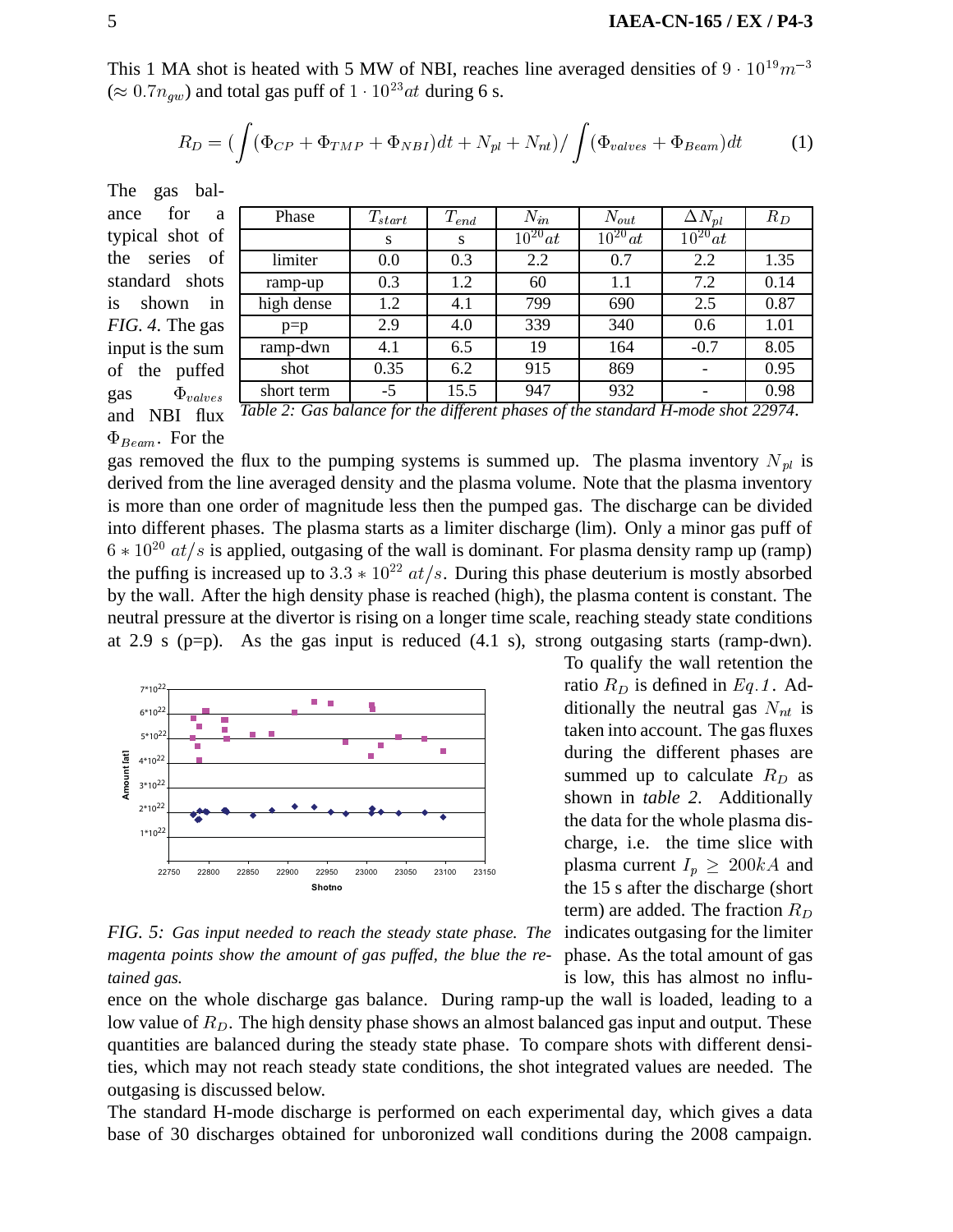Small variations on the standard shots indicated the use of this shot for piggy back programs. Averaging theses discharges leads to a retention of  $1 - R_D = 8.2 \pm 3.3$  % for the whole discharge and  $1 - R_D = 1.5 \pm 3.5$  % for the steady state phase. The statistical error of 3 % agrees with the expected uncertainty due to the gas temperature.

To reach the steady state phase it is necessary to saturate the wall. Wall saturation requires high gas puffing rates, and is only reached for high density shots. The amount of gas needed to fill up the wall is shown in *FIG*. 5. Typical  $4.1 \sim 6.5 * 10^{22}$  at of D are needed to be puffed to reach the steady state phase (p=p). The variation of this value is caused by different plasma conditions as for example strike point position. Calculating the gas retained in the wall  $19 \pm 1 * 10^{21}at$  D is found. Note that this value show much less variation than the amount of gas puffed. This hints that the wall loading is almost independent on details of the discharge. The gas retained is equal to 44 monolayers D on the PFCs. Here we take the geometrical surface of torus as effective area.

The retention ratio  $R_D$  taken for the whole plasma discharge (shot) for all plasma discharges during the 2008 campaign after initial conditioning and before the first boronisation are plotted in . The first finding is that no discharge with  $R_D > 1$  are found, i.e. even for high heating powers no significant outgasing from the wall is observed. After boronisation shots with gas release are observed again, as in many other devices. These points to the storage of D in the boron layers. For low



FIG. 6:  $R_D^{shot}$  for all discharges of the 2008 campaign after ini*tial conditioning and before the boronisation.*

gas fluences a strong increase of  $R<sub>D</sub>$  is found. For higher fluencies the  $R<sub>D</sub>$  approaches asymptoticaly the  $R_D = 1$  line. As the whole shot is used for this evaluation, the retention is always larger than for steady state phase. For high gas puff very low retention of D is found.

# **5. Gas Balance with carbon wall**

Gas balances with carbon wall were reported in [10]. In the view of the new calibration the data have been reevaluated. The absolute values differ by less than  $10\%$ , confirming the former results. Unfortunally the new calibration is not completely valid for the older data, as parts of the gas inlet system and the outer divertor had been changed in between. During the carbon phase AUG was always operated with boronised PFC. A plot similar to *FIG. 6* shows, especially for low density, strongly heated scenarios significant outgasing from the wall. We sup-



*FIG. 7: Comparison of the gas balances for carbon (# 17308) and tungsten wall (# 22974). The difference of gas puff and removal is shown in red (W) and cyan (C). The integral in green (W) and blue (C).*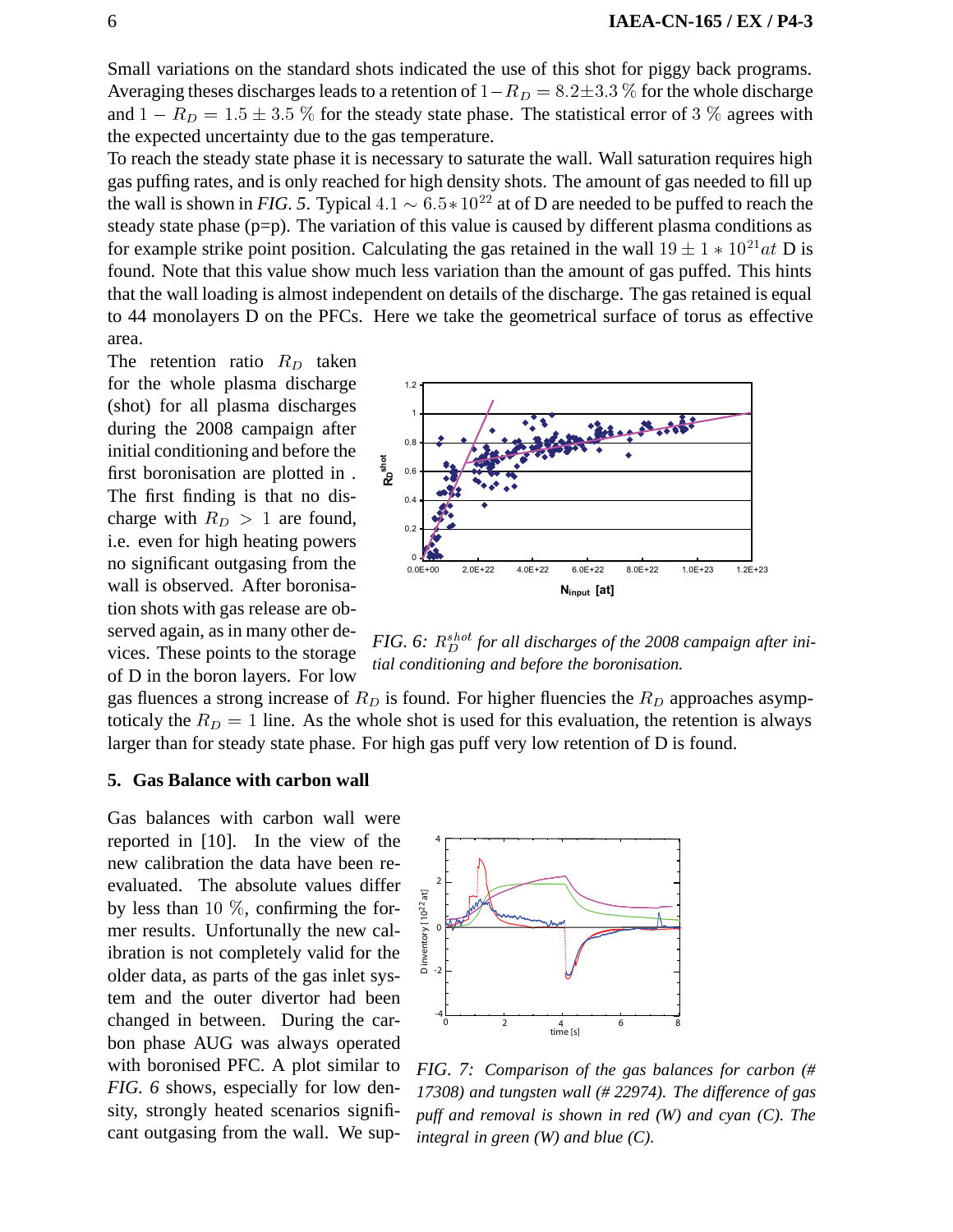pose that this behavior is mostly due to the boron layers, as a similar behaviour is observed for boronizised W wall. To the knowledge of the authors no data for pure carbon PFC exists. Even if no boronization was applied, boron layers of some micron thickness remain from former campaigns [11].

*FIG. 7* shows the comparison of two similar high dense discharges with carbon and tungsten PFCs. The balance, defined by the difference of the puffed and pumped gas, for a tungsten discharge is shown in red for carbon in cyan. The abcissa is shifted slightly so, that the ramp down phase of both discharges overlay. The different phases and the wall loading are similar for carbon and tungsten PFCs. The ramp up scenario for the discharges is very different, but for both a wall inventory is build up. For the tungsten PFC a phase with no additional wall loading is reached from 4.2 till 5.4 s. For carbon a strong reduction of the puffed gas is also observed, as the control systems needed less gas to maintain the density. But a significant amount of gas is always retained. Typically  $5*10^{21}at/s$  are retained during this phase. During the ramp down both discharges show very similar behaviour.

#### **6. Long Term Retention**

In general, measurement of long term outgasing is hindered by the operation scheme of AUG. As the inventory of the in-vessel cryopump is restricted by safety reasons, regeneration is needed after each high density shot. Due to this the outgasing could be only determined for typically 100 s. One example with a delayed regeneration after a high density discharge is shown in *FIG. 8*. The data gap at 45 s is due to the closing of the NBI valves, which changes the pumping speed. A base vacuum of  $2.7 * 10^{-7} mbar$  equal to a pumped flux of  $4 * 10^{18} at/s$ , as measured before the shot, was subtracted. The curve shows an exponential decay after 400 s with a time constant of 138 s. The first part



*FIG. 8: Gas removed after a discharge with W PFCs. Exponential functions are fitted to the tile slice 25-40s and 200-400s.*

has a time constant of about 22 s. Integrating the curve, the fraction of long term outgasing could be measured. The results for similar shots (1 MA,  $\approx 7.3$  MW auxiliary heating,  $n_e \approx 1 * 10^{20} m^3$ ) with W and C PFCs are compiled in the *table 3*. The total puffing rate for both shots is similar. As mentioned above a higher fraction is pumped for W wall during plasma operation. Outgasing of the wall starts during the shot, as the gas puffing rate is reduced during plasma ramp down to avoid density disruption limit. During this phase more gas is pumped for the tungsten wall, reflecting the faster outgasing. The next time slice is defined by the fast data acquisition system, which records data until 15.5 s. The long term outgasing phase is monitored until 650 s. In total 3% more gas is pumped for this shot than puffed, i.e. the balance is closed within the error bars. Most of the puffed gas is pumped during the plasma operation. The strongest outgasing occurs as the plasma is ramped down. Only about 10% is remaining in the vessel as the plasma current ends. The fast decay rate of 20 s right after the discharge leads to a removal of most of the gas within some minutes. Probe data, as mentioned above found a deposition of 0.6% of the puffed gas for the 2007 campaign. Both methods agree within the error bars. The low D wall inventory is confirmed by the fact that, in contrast to the C wall, no GD cleaning is needed in AUG for normal plasma operation anymore.